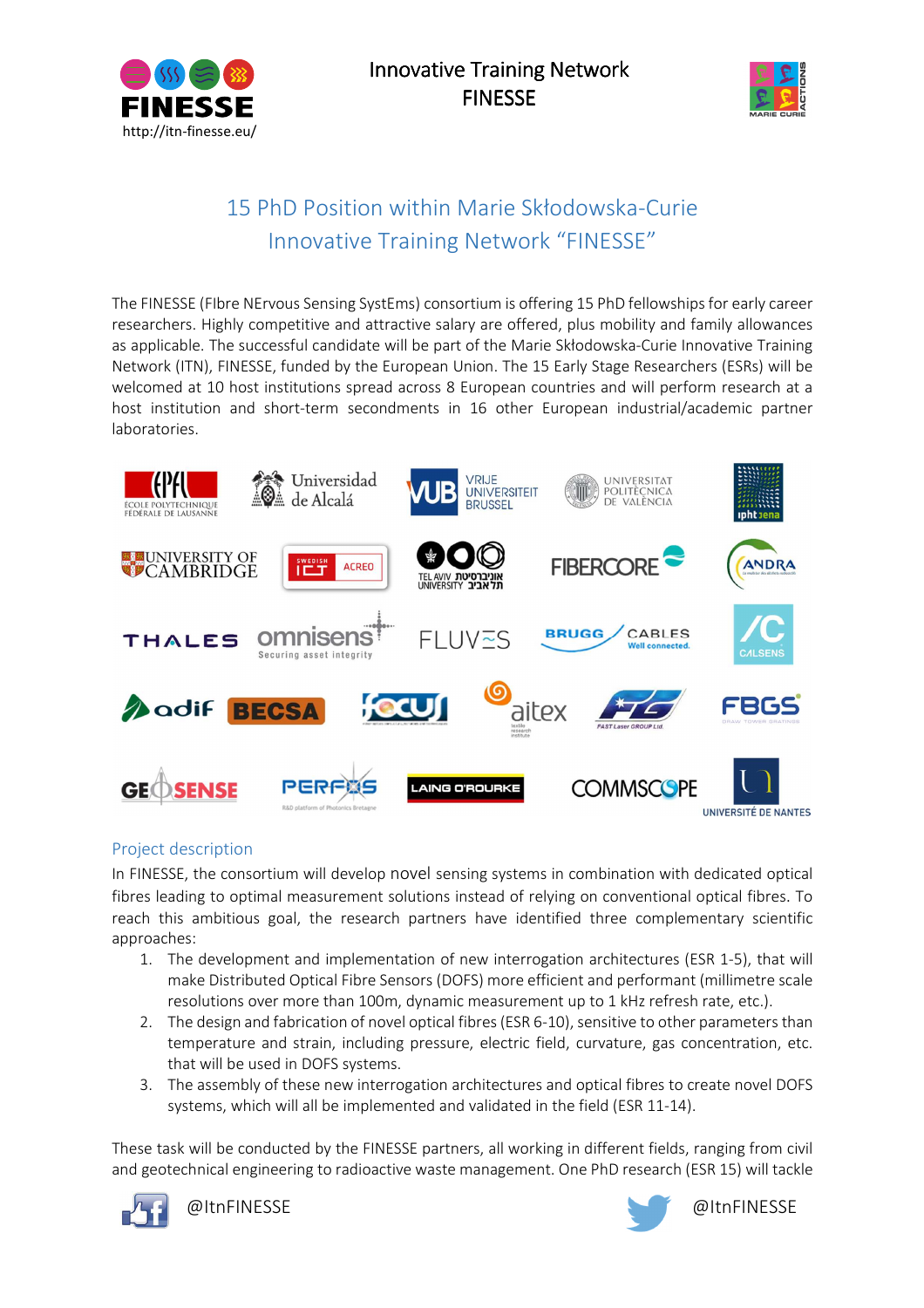

# **Innovative Training Network FINESSE**



efficient and effective technology transfer of FINESSE's academic research results to the European optical fibre sensor industry by continuously screening and assessing opportunities in optical fibre sensing technologies and interacting with the industrial partners. This will also ensure swift transfer of the ESR fellows from academics to industry following their training.

Some PhD positions are still available within the FINESSE network and the corresponding individual research plan can be accessed via the Euraxess website:

| Phd position | Euraxess Job ID | Euraxess URL                              |
|--------------|-----------------|-------------------------------------------|
| 03           | 121793          | https://euraxess.ec.europa.eu/jobs/121793 |
| 06           | 121796          | https://euraxess.ec.europa.eu/jobs/121796 |
| 07           | 121797          | https://euraxess.ec.europa.eu/jobs/121797 |
| 09           | 121799          | https://euraxess.ec.europa.eu/jobs/121799 |
| 10           | 121800          | https://euraxess.ec.europa.eu/jobs/121800 |
| 11           | 121801          | https://euraxess.ec.europa.eu/jobs/121801 |
| 12           | 121802          | https://euraxess.ec.europa.eu/jobs/121802 |
|              |                 |                                           |

# Candidate Profile

The candidate has a Master/Engineering degree and has a good knowledge and interest in both experimental and theoretical modelling work. Interest in the broader field of optical fibre technologies and measurement technologies is required. Knowledge in the field of optical fibre sensing and a track record in scientific publications are great assets. The candidate has less than 4 years research experience. In addition, applicants must not have resided or carried out their main activity (work, studies, etc.) in the applied country for more than 12 months in the 3 years immediately prior to the recruitment date. The candidate should have excellent communication skills in English (both in speaking and writing), should be able to work both in a team and independently, should demonstrate initiative and should be proactive in the project. He/she is expected to endorse the educational vision of the university.

#### *Main tasks*

- Conduct original scientific research
- Be trained as part of a doctoral programme at the host institution, in line with a pre-defined Personal Career Development Plan
- Write research reports and scientific articles
- Travel abroad to partnering European laboratories to conduct research in collaboration with these labs (anticipated period spent abroad in partnering labs is 9 months in total during the first 3 years of the PhD)
- Present research at (international) seminars and conferences
- Coach Master thesis students